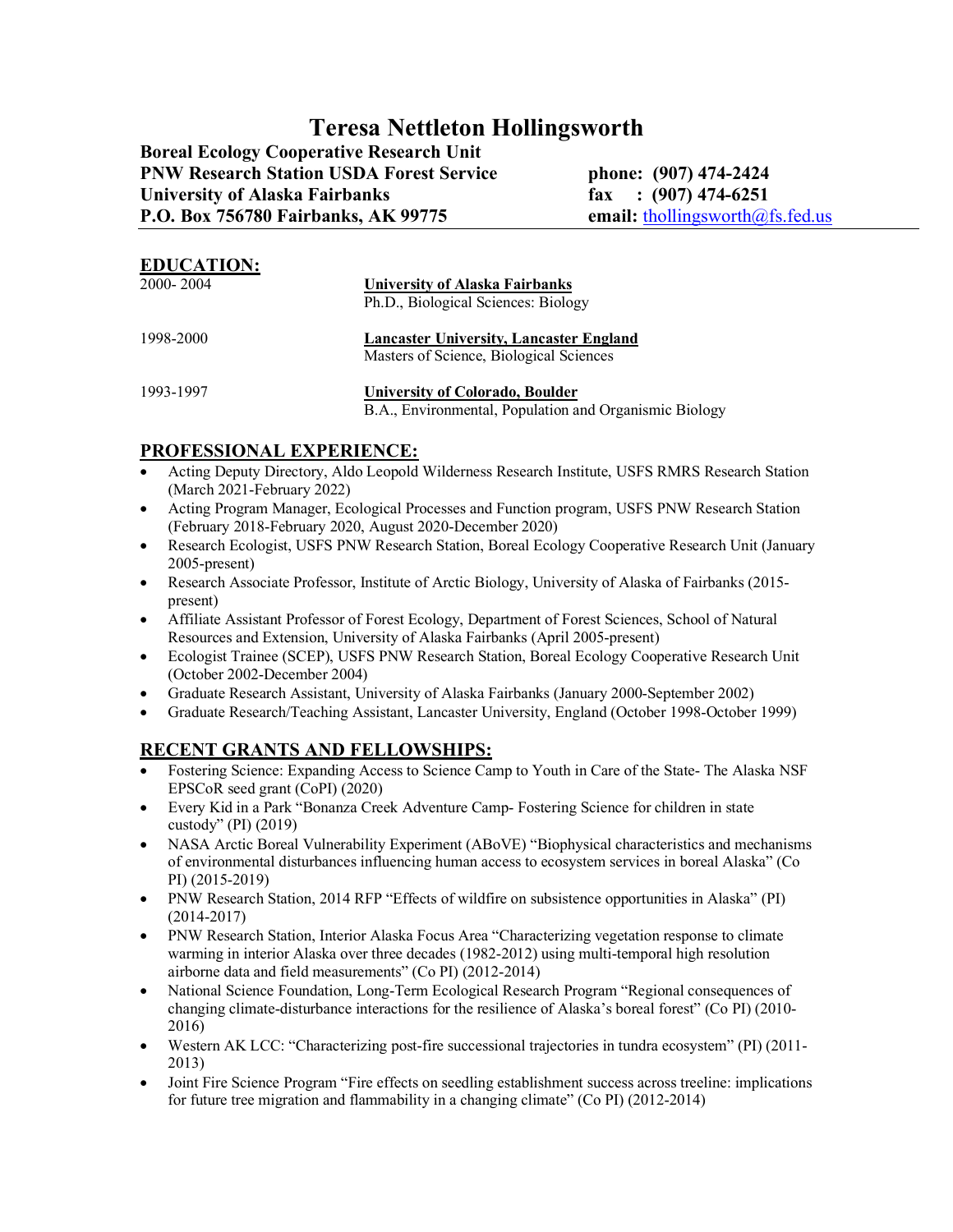- USGS Yukon Basin Initiative " Effects of climate change on the Yukon River Basin: Changes in water and implications for wildlife habitat, human subsistence, and climate regulation" (Co PI) (2009-2012)
- PNW Cooperative Agreement with University of Alaska Fairbanks: "Assessing the impact of climate change in Alaska: Current trends and future projections for forests" (Federal Principal Investigator) (2009)
- Joint Fire Science Program "Managing fire with fire in Alaska black spruce forests: Impacts of fire severity on successional trajectory and future forest flammability (Federal PI) (2005-2007)
- National Science Foundation, Long-Term Ecological Research Program "The dynamics of change in Alaska's boreal forests: Resilience and vulnerability in response to climate warming" (Senior Investigator) (2006-2010)

# **PROFESSIONAL SERVICES AND MEMBERSHIPS:**

- Forest Service Representative on the Interagency Arctic Research and Policy Committee (IARPC, Fire subcommittee) (October 2012-2016)
- Advisory Board of the Alaska Fire Science Consortium (October 2011-present)
- Forest Service Representative for the University of Alaska Cooperative Ecosystem Studies Unit (2019present)
- Tribal Liaison for PNW Research Station to Interior Alaska tribes (2019-present)
- PNW Representative for the International Boreal Forest Association (IBRFA) (September 2010present)
- Associate Editor for special issue of Canadian Journal of Forest Research derived from the 2011 IBFRA conference (2012)
- PNW Representative for the NEON Taiga Domian working group (December 2008-2015)
- NSF DEB Review Panel for CDR LTER (June 2015)
- 18 month term member of the PNW Research Station Leadership Team (December 2005-July 2007)
- Member of the Bonanza Creek LTER Executive Committee (January 2005-present)
- Student representative to the Bonanza Creek LTER Executive Council. (August 2001- 2003).
- Bonanza Creek LTER student representative to the LTER student association (August 2000-December 2004)
- Member of the American Geophyiscal Union, Ecological Society of America, and the International Association of Vegetation Ecology

### **AWARDS AND HONORS:**

- NASA-MSU Professional Enhancement award (2002)
- Finalist for the 2004 International Boreal Forest Association Young Scientist Award
- 2004 International Association of Vegetation Science Young Scientist Award ( $2<sup>nd</sup>$  place)
- PNW Research Station "On the Spot" award October 2005, October 2006, October 2008.
- PNW Certificate of Merit October 2010, October 2011, October 2017, October 2018
- Invited speaker at the Indigenous Exchange on Climate Change Forum, February 2016

### **PUBLICATIONS:**

- **Peer-reviewed articles**-
	- Hollingsworth, T.N., A.L. Breen, R.E. Hewitt, and M.C. Mack (in press). Does fire always accelerate shrub expansion in Arctic Alaska tundra? Examining a novel grass-dominated successional trajectory on the Seward Peninsula. *Arctic Alpine and Antarctic Research*
	- Houseman, B.H., R.W. Ruess, T.N. Hollingsworth, and D. Verbyla (2020). Can Siberian postfire Alder N-fixation offset N-loss in severe fires in boreal Alaska? Quantifying post-fire Siberian alder distribution, growth, and nitrogen-fixation in two burn scars in the Yukon-Tanana ecoregion. *PLoS One* 15(9): e0238004 https://doi.org/10.1371/journal.pone.0238004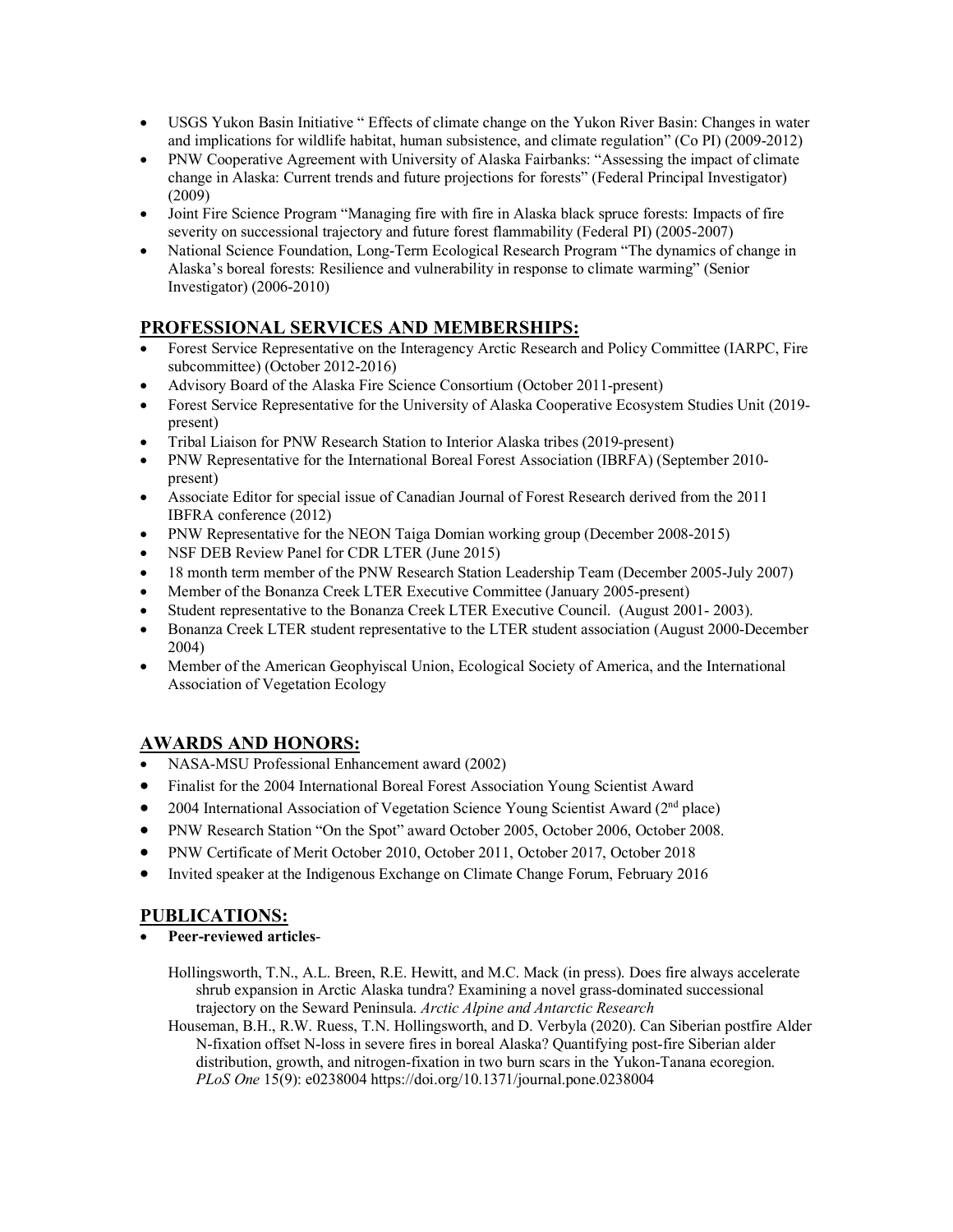- Hewitt, R.E., F.S. Chapin III, T.N. Hollingsworth, M.C. Mack, A.V. Rocha, and D.L. Taylor (2020). Limited overall impacts of ectomycorrhizal inoculation on recruitment of boreal trees into Arctic tundra following wildfire belie species-species responses. *PLoS One* 15(7): E0235932 https://doi.org.10.1371/journal.pone.0235932
- Brown, D.R.N., T.J. Brinkman, D.L. Verbyla, W.R. Bolton, and T.N. Hollingsworth (2020). Implications of climate variability and changing seasonal hydrology for subarctic riverbank erosion. *Climatic Change* https://doi.org/10.1007/s10584-020-02748-9
- Johnstone, J.F., G. Celis, M.C. Mack, F.S. Chapin III, T.N. Hollingsworth, M. Jean (2020). Factors shaping alternate successional trajectories in burned black spruce forests of Alaska. *Ecosphere* 11(5): e03129. 10.1002/ecs2.3129
- Cold, H.S., T.J. Brinkman, T.J, C.L. Brown, T.N. Hollingsworth, D.L. Verbyla, K.M. Heeringa, and D.R.N Brown (2020). Assessing vulnerability of subsistence travel to effects of environmental change in Interior Alaska. *Ecology and Society* 25(1):20. [https://doi.org/10.5751/ES-11426-](https://doi.org/10.5751/ES-11426-250120) [250120](https://doi.org/10.5751/ES-11426-250120)
- Julianus, E.L, T.N. Hollingsworth, A.D. McGuire, and K. Kielland (2019). Moose (*Alces alces)* browse availability and use in response to post-fire succession on Kanuti National Wildlife Refuge, Alaska. *Alces* 55: 67-89.
- Wenninger, A., T. Hollingsworth, and D. Wagner (2019) Predatory hymenopteran assemblages in boreal Alaska: associations with forest composition and post-fire succession. *Ecoscience* doi: 10.1080/11956860.2018.1564484
- Brown, D.R.N, T.J. Brinkman, D.L. Verbyla, H. Cold. C. Brown, and T.N. Hollingsworth (2018). Changing river ice seasonality and impacts on interior Alaskan communities. *Weather, Climate, and Society* 10(4): doi 10.1175/WCAS-D-17-0101.1
- Cahoon, S.M.P, P.F. Sullivan, A.H. Brownlee, R.R. Pattison, H-E Andersen, K. Legner, T.N. Hollingsworth (2018). Contrasting drivers and trends of boreal tree growth: implications for a biome shift in interior Alaska. *Ecology* 99(6): doi 10.1002/ecy.2223
- Hewitt, R.E., D.L Taylor, T.N. Hollingsworth, C.B. Anderson, and G. Martinez (2018). Variable retention harvesting influences belowground plant-fungal interactions of *Nothofagus pumilio* seedlings in forests of Southern Patagonia managed with the variable retention method. *PeerJ*: July 6, 2018 30002952
- Sullivan, P.F., R.R. Pattison, A.H. Brownlee, S.M.P. Cahoon, and T.N. Hollingsworth (2017). Limited evidence of declining growth among moisture-limited black and white spruce in interior Alaska. *Scientific Reports*: 7(15344) doi: 10.1038/s41598-017-15644-7.
- Hewitt, R.E., T.N. Hollingsworth, F.S. Chapin III, and D.L. Taylor (2017). The potential for mycobiant sharing between shrubs and seedlings to facilitate tree establishment after wildfire at Alaska arctic treeline. *Molecular Ecology* 2017: 1-13 DOI: 10.1111/mec.14143
- Wolken, J.M., D.H. Mann, T.A. Grant III, A.H. Lloyd, and T.N. Hollingsworth (2016). Climategrowth relationships along a black spruce toposequence in interior Alaska. *Arctic, Antarctic and Alpine Research* 48(4): 637-652.
- Winterstein, M., T.N. Hollingsworth, and C. Parker (2016). A range extension of *Carex sartwellii* in interior Alaska. *Canadian Field Naturalist* 130(3): 191-198.
- Sullivan, P.F., R.R. Pattison, A.H. Brownlee, and T.N. Hollingsworth (2016). Effect of tree-ring detrending method on apparent growth trends of black and white spruce in interior Alaska. *Environmental Research Letters* 11: 114007 doi:10.1088/1748-9326/11/11/114007
- Chapin III, F.S., A.J Conway, J. Johnstone, T.N. Hollingsworth, and J. Hollingsworth (2016). Absence of net long-term successional facilitation by alder in a boreal Alaska floodplain. *Ecology* DOI: 10.1002/ecy.1529
- Hewitt, R.E., T.N. Hollingsworth, D.L. Taylor, and F.S. Chapin III (2016). Fire-severity effects on plant-fungal interactions after a novel disturbance in the Arctic: implications for shrub and tree migration? *BCM Ecology* 16:25 **DOI:** 10.1186/s12898-016-0075-y
- Abbott, B.W., J.B. Jones, E.A.G. Schuur, F.S. Chapin III, W.B. Bowden, M.S. Bret-Harte, H.E. Epstein, M.D. Flannigan, T.K. Harms, T.N. Hollingsworth, M.C. Mack, A.D. McGuire, S.M. Natali, A.V. Rocha, S.E. Tank, M.R. Turetsky, J.E. Vonk, K.P. Wickland, and the Permafrost Carbon Network. (2016). Can increased biomass offset carbon release from permafrost region soils, streams and wildfire? An expert assessment. *Environmental Research Letters* 11(3): 034014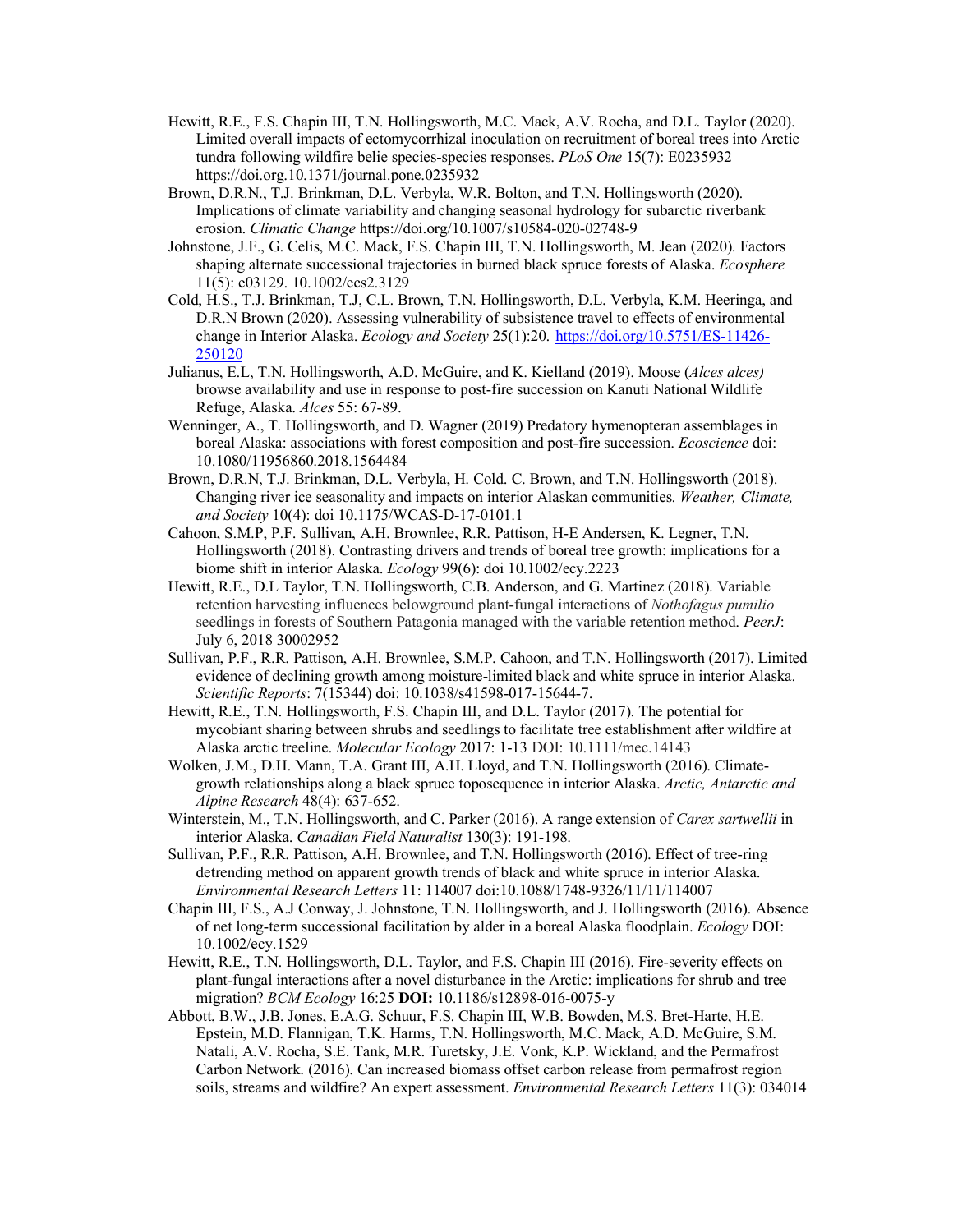- Hewitt, R.E., A.P. Bennett, A.L. Breen, T.N. Hollingsworth, D.L. Taylor, F.S. Chapin III and T.S. Rupp (2015). Getting to the root of the matter: landscape implications of plant-fungal interactions for tree migration in Alaska. *Landscape Ecology* 31: 895-911.
- Churchill, A.C., M.R. Turetsky, A.D. McGuire, and T.N. Hollingsworth (2015). Response of plant community structure and ecosystem productivity to experimental drought and flooding in an Alaskan fen. *Canadian Journal of Forest Research* 45: 185-193 doi:10.1139/cjfr-2014-0100
- Taylor, D. L., T.N. Hollingsworth, J. McFarland, N. Lennon, C. Nusbaum, and R.W. Ruess. (2014). A first comprehensive census of fungi in soil reveals both hyperdiversity and fine-scale niche partitioning. *Ecological Monographs* 84(1): 3-20.
- Spellman, K.V., C.P.H. Mulder, and T.N. Hollingsworth (2014). Susceptibility of burned black spruce (*Picea mariana*) forests to non-native plant invasions in interior Alaska. *Biological Invasions doi:*10.1007/s10530-013-0633-6
- Hewitt, R.E., E. Bent, T.N. Hollingsworth, and D.L. Taylor (2013). Resprouting tundra shrubs facilitate resilience of ectomycorrhizal communities after fire. *Ecoscience* 20(3): 296-310.
- Hollingsworth, T.N., J.F. Johnstone, E.L. Bernhardt, and F.S Chapin III (2013). Fire severity filters regeneration traits to shape community assembly in Alaska's boreal forest. *PLoS One* 8(2): e56033. *doi*:10.1371/journal.pone.0056033.
- Baird, R.A., D. Verbyla, and T.N. Hollingsworth (2012). Browning of the landscape of interior Alaska based on 1986-2009 Landsat sensor NDVI. *Canadian Journal of Forest Research* 42: 1371-1382.
- Thompson, J, A. Weik, F. Swanson, S. Carpenter, N. Fresco, T. Hollingsworth, T. Spies, and D. Foster (2012). Scenario studies as a synthetic and integrative research activity for LTER. *Bioscience* 62(4): 367-376.
- Ji, L., B.K. Wylie, D.R. Nossov, B. Peterson, M.P. Waldrop, J.W. McFarland, J. Rover, and T.N. Hollingsworth (2012). Estimating aboveground biomass in interior Alaska with Landsat data and field measurements. *International Journal of Applied Earth Observation and Geoinformation* 18: 451-461.
- Mayor, J. R., E.A.G. Schuur, M.C. Mack, T.N. Hollingsworth, E. Baath (2012). Nitrogen stable isotope patterns in black spruce forests of central Alaska reflect a high dependency on ectomycorrihizal access to dissolved organic nitrogen. *Ecosystems* 15: 819-831.
- Wolken, J.M., T.N. Hollingsworth, T.S. Rupp, F.S. Chapin III, S. F. Trainor, et al. (2011). Evidence and implications of projected climate change on Alaska's forest ecosystems. *Ecosphere* 2(11): 124. *doi*:10.1890/ES11-00288.1.
- Johnson, K.D. J. Harden, A. D. McGuire, J.G. Bockheim, M. Clark, T.N. Hollingsworth, M.T. Jorgensen, E.S. Kane, M.C Mack, J. O'Donnell, C.L. Ping, E.A.G. Schuur, M.R. Turetsky, D.W. Valentine. (2011). Relation of soil carbon and soil forming factors in Alaska. *Geoderma* 167-168: 71-84.*doi:* 10.1016/j.geoderma.2011.10.006.
- Mack, M.C., M.S. Bret-Harte, T.N. Hollingsworth, R.R. Jandt, E.A.G. Schuur, G.R. Shaver, D.L. Verbyla. (2011). Climate warming and novel disturbance in arctic tundra: carbon and nitrogen emissions from a large wildfire and its consequences for ecosystem structure. *Nature* 45: 489-492.
- Nossov, D.R., T.N. Hollingsworth, R.W. Ruess, and K. Kielland (2011). Development of *Alnus tenuifolia* stands on an Alaskan floodplain: patterns of recruitment, disease, and succession. *Journal of Ecology* 99: 621-633 *doi*: 10.1111/j.1365-2745.2010.01792.x.
- Bernhardt, E.L, T.N. Hollingsworth, and F.S. Chapin III (2011). Fire severity mediates climate-driven shifts in understory composition of black spruce stands of interior Alaska. *Journal of Vegetation Science* 22: 32-44.
- Hollingsworth, T.N, A.H. Lloyd, D.R Nossov, R.W. Ruess, B.A. Charlton, and K. Kielland (2010). Twenty-five years of vegetation change along a putative successional chronosequence on the Tanana River, Alaska. *Canadian Journal of Forest Research* 40: 1273-1287 *doi*:10.1139/X10- 094.
- Turetsky, M.R., M.C. Mack, T.N. Hollingsworth, and J.W. Harden (2010). The role of mosses in ecosystem succession and function in Alaska's boreal forest. *Canadian Journal of Forest Research* 40: 1237-1264 *doi*: 10.1139/X10-072.
- Johnstone, J.F., F.S. Chapin III, T.N. Hollingsworth, M.C. Mack, V. Romanovsky, and M. Turetsky (2010). Fire and resilience cycles in Alaskan boreal forests: A conceptual synthesis. *Canadian Journal of Forest Research* 40: 1302-1312 *doi*: 10.1139/X10-061.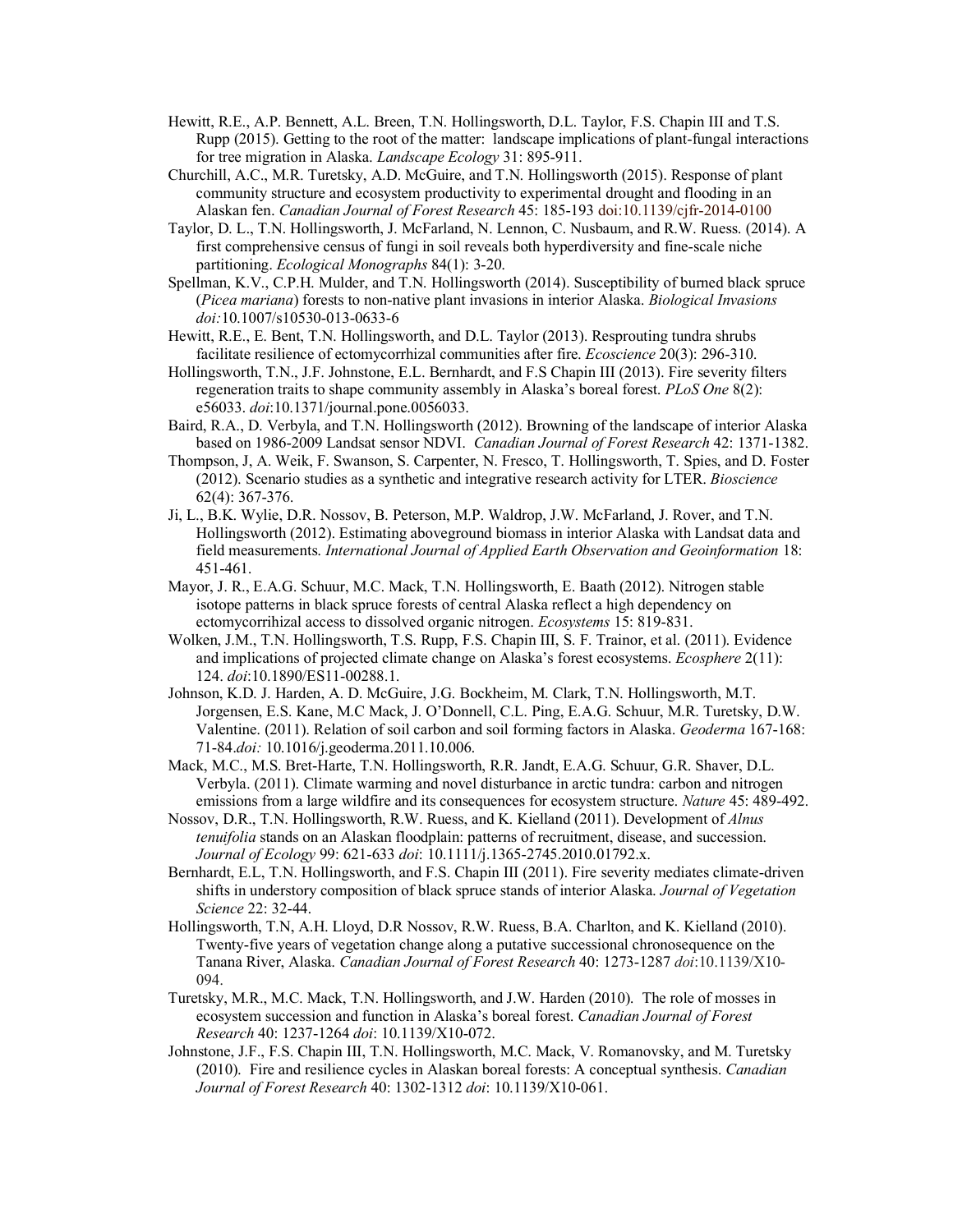- Chapin III, F.S., A.D. McGuire, R.W. Ruess, T.N. Hollingsworth, M.C. Mack, J.F. Johnstone, E.S. Kasischke, E.S. Euskirchen, J.B. Jones, M.T. Jorgenson, K. Kielland, G.P. Kofinas, M.R. Turetsky, J.Yarie, A.H. Lloyd, and D.L. Taylor (2010). Resilience to climate change in Alaska's boreal forest. *Canadian Journal of Forest Research* 40: 1360-1370 *doi*: 10.1139/X10-074.
- Nossov, D.R, R.W. Ruess, T.N. Hollingsworth (2010). Climate Sensitivity of thinleaf alder on an interior Alaskan floodplain. *Ecoscience* 17(3): 312-320.
- Johnstone, J.F., T.N. Hollingsworth, F.S Chapin III, M.C. Mack (2010). Changes in fire regime break the legacy lock on successional trajectories in Alaskan boreal forest. *Global Change Biology doi:*  10.1111/j.1365-2486.2009.02051.x.
- Hollingsworth, T.N., E.A.G. Schuur, F.S. Chapin III, and M.D. Walker (2008). Plant community composition as a predictor of regional soil carbon storage in the boreal black spruce ecosystem. *Ecosystems* 11(4): 629-642.
- Gould, W.A., G. González, A.T. Hudak, T.N Hollingsworth, and Hollingsworth J. (2008). Forest structure and downed woody debris in boreal, temperate, and tropical forest fragments. *Ambio* 37(7-8): 577-587.
- González, G., W.A. Gould, A.T. Hudak, and T.N. Hollingsworth (2008). Decay of aspen (*Populus tremuloides* Michx.) wood in moist and dry boreal, temperate and tropical forest fragments *Ambio* 37(7-8): 588-597.
- Hollingsworth, T.N., M.D. Walker, F.S. Chapin III, and A. Parsons (2006). Scale-dependent environmental controls over species composition in Alaskan black spruce communities. *Canadian Journal of Forest Research* 36: 1781-1796.
- DeVan, M.R., J.F. Johnstone, M.C. Mack, T.N. Hollingsworth, and D.L. Taylor (submitted April 2021). Host identify affects the response of mycorrhizal fungal communities to increasing fire severity in Alaskan boreal forests. *Fungal Ecology*
- Hollingsworth, T.N., R.E. Hewitt, F.S. Chapin III, F.S., and M.D. Walker (submitted April 2020). The ghost of disturbance past: Legacy effects of wildfire on structure and composition of black spruce forests in boreal Alaska. *Ecosystems*
- Hollingsworth, T.N., D. Verbyla, and M.R. Turetsky (in prep). Is there evidence of an unprecedented climate-driven shift in coniferous vegetation in boreal Alaska? *Nature Climate Change*
- Breen, A.L., A. Bennett, R.E. Hewitt, T.N. Hollingsworth, H. Genet, E.S. Euskirchen, A.D. McGuire, and T.S. Rupp (in prep). Tundra fire and vegetation dynamics: simulating the effect of climate change on fire regimes in Arctic ecosystems. *Ecology Letters*
- Winterstein, M.A and T.N. Hollingsworth (in prep). Climate-induced drying lake margins in the Yukon Flats, Alaska: Newly exposed landscape for novel vegetation communities? *Environmental Research Letters*
- Houseman, B.H., T.N. Hollingsworth, R.W. Ruess, and D.Verbyla (in prep). Predicting post-fire Siberian alder distribution and associated nitrogen fixation inputs in upland interior Alaska. *Landscape Ecology*

#### • **Book Chapters**-

- Hollingsworth, T.N., R.E. Hewitt, and J.F. Johnstone. (2019). Chapter 4. Biological Drivers: Vegetation Composition Change *in* A. Robertson, E. Schroff, C. Markon, J. DeLapp, P. Burton, D. Reid, and V. Barber, editors. Drivers of Landscape Change in the Northwest Boreal Region of North America: Impacts on Natural Resources, Ecosystems, and Communities. University of Alaska Press, Fairbanks.
- Johnstone, J.F., X. Walker, and T.N. Hollingsworth. (2019). Chapter 2. Natural and Disturbance Drivers: Wildfires *in* A. Robertson, E. Schroff, C. Markon, J. DeLapp, P. Burton, D. Reid, and V. Barber, editors. Drivers of Landscape Change in the Northwest Boreal Region of North America: Impacts on Natural Resources, Ecosystems, and Communities. University of Alaska Press, Fairbanks.
- Peterson, D.L., J.M. Wolken, T.N. Hollingsworth, C.P. Giardina, J.S. Littell, L.A. Joyce, C.W, Swanston, S.D. Handler, L.E. Rustad, and S.G. McNulty. (2014). Chapter 6. Regional Highlights of Climate Change *in* D.L. Peterson, J.M. Vose, T. Patel-Weynand, editors, Advances in Global Change Research Volume 7: Climate Change and United States Forests. Springer, Dordrecht.
- Chapin, F.S. III, T.N. Hollingsworth, D.F. Murray, L.A. Viereck, and M.D. Walker. (2006). Chapter 6. Floristic Diversity and Distribution in Alaska's Boreal Forest *in* M. Oswood, F.S. Chapin III, editors. Alaska's Changing Boreal Forest. Oxford University Press, Oxford.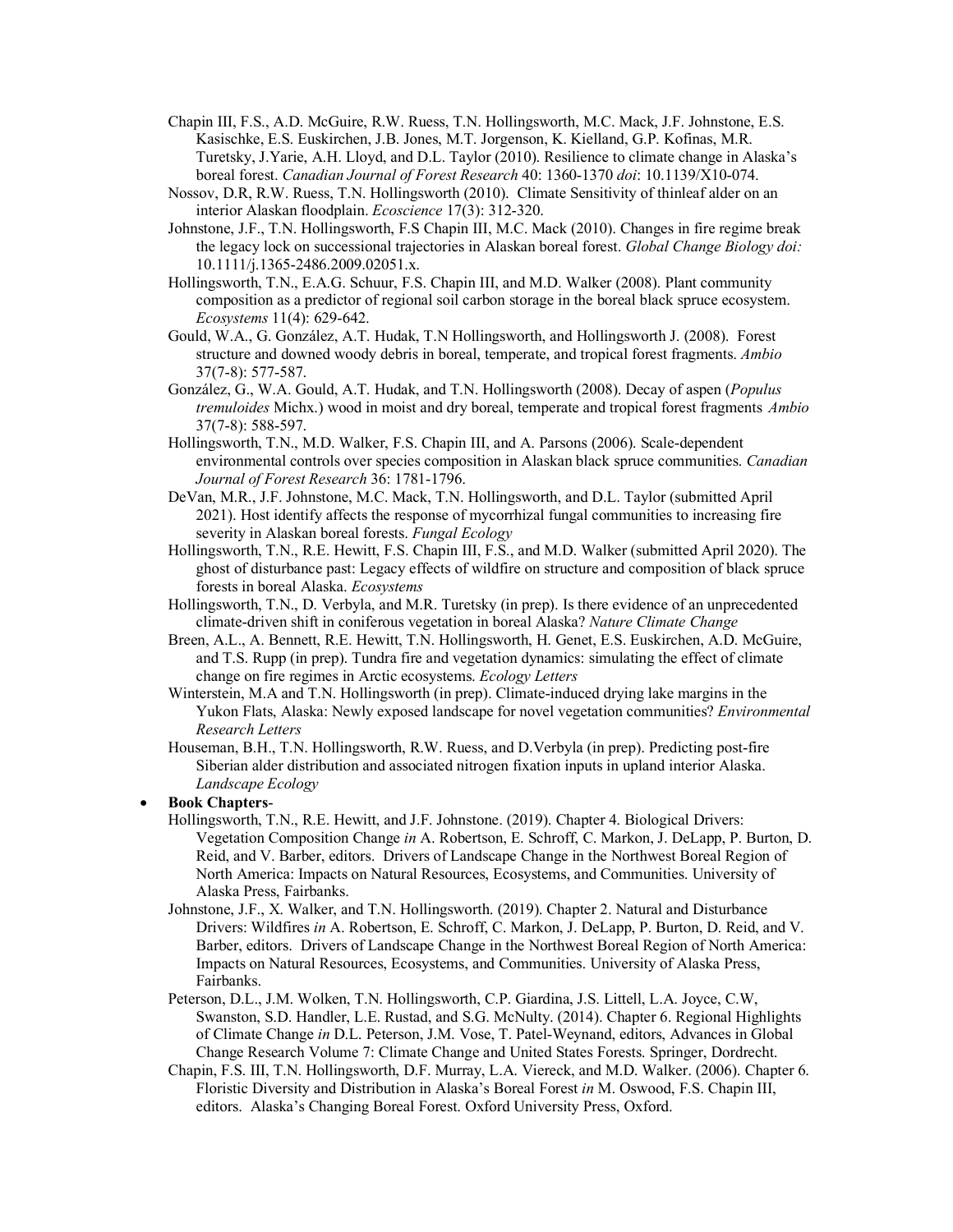#### • **Technical Reports**-

- Hayward, G.D., S. Colt, M.L. McTeague, and T.N. Hollingsworth (eds) (2017) Climate change vulnerability assessment for the Chugach National Forest and the Kenai Peninsulta. Gen. Tech. Rep. PNW-GTR-950. Portland, OR: U.S. Department of Agriculture, Forest Service, Pacific Northwest Research Station. 368 p.
- Maines, K.L., J.W. Harden, and T.N. Hollingsworth (2014). Soils, vegetation, and woody debris data from the 2001 Survey Line fire and a comparable unburned site. U.S. Geological Survey Open File Report 2014-1049. 36 p[. http://pubs.usgs.gov/of/2014/1049/](http://pubs.usgs.gov/of/2014/1049/).
- Chapin, F.S. III, T.N. Hollingsworth, R.E. Hewitt. (2014) Fire effects of seedling establishment success across treeline: implications for future tree migration and flammability in a changing climate. *JFSP Resarch Project Reports*. Paper 82.
- Appendix 1: Regional summaries- Alaska (2014) *in* Vose, James M.; Peterson, David L.; Patel-Weynand, Toral, eds. Effects of climatic variability and change on forest ecosystems: a comprehensive science synthesis for the U.S. forest sector. Gen. Tech. Rep. PNW-GTR-870. Portland, OR: U.S. Department of Agriculture, Forest Service, Pacific Northwest Research Station: 205-242.
- Johnstone, J. F., T.N. Hollingsworth, and F.S. Chapin III (2008). A key for predicting postfire successional trajectories in black spruce stands of interior Alaska. Gen. Tech. Rep. PNW-GTR-767. Portland, OR: U.S. Department of Agriculture, Forest Service, Pacific Northwest Research Station. 37 p.
- Hollingsworth T.N. (2008). Exploring the Alaskan Black Spruce Ecosystem: Variability in Species Composition, Ecosystem Function, and Fire History. (2008). Proceedings of the Fourth International Workshop Conservation of Arctic Flora and Fauna (CAFF) Flora Group. CAFF Technical Report No. 15, September 2008.
- Walker, D.A., N.A. Auerbach, T.K. Nettleton, A. Gallant, and S.M. Murphy (1997). Arctic System Science Flux Study Data Report. Happy Valley Permanent Vegetation Plots: site factors, physical and chemical soil properties, plant species cover, photographs, soil descriptions and ordination. Tundra Ecosystems Analysis and Mapping Laboratory, University of Colorado.
- Baird, R.A., T.N. Hollingsworth, and D. Verbyla. (in prep). Classification and vegetation mapping of plant communities in the Bonanza Creek Experimental Forest. Gen. Tech. Rep. PNW-GTR.
- **Theses**-

Hollingsworth, T.N (2004). Quantifying variability in the Alaskan black spruce ecosystem: Linking vegetation, carbon, and fire history. PhD thesis. University of Alaska Fairbanks, Fairbanks Alaska

Nettleton, T.K (Jan. 2000). The role of soil amino acids in the structure and functioning of upland grasslands in Great Britain. M.Sc. thesis. Lancaster University, Lancaster, England

#### **GRADUATE STUDENTS:**

- Emilia Grzesik (MS)- coadvised with Roger Ruess. Emilia is investigating the plasticity of postfire plant traits in determining the resiliency and resistant to climate induced changes in fire regime. (2018-2020)
- Robin Andrews (PhD)- committee member. Robin is interested in variation in micro and macroarthropods in relation to environmental gradients. (2017-present)
- Charlene Johnson (PhD)- committee member. Charlene is studying watershed and snow-melt dynamics in the Chugach Mountains, with a particular interest in shrub expansion in relation to changing climate (2018-present)
- E. Fleur Nicklen (PhD) committee member. Fleur is studying the climate variability effects on black and white spruce in three National Parks in interior Alaska. (2014-present)
- Mark Winterstein (MS)- coadvised with Donald (Skip) Walker. Mark is investigating vegetation succession following lake drying in the Yukon Flats, and linking the vegetation changes to postdrying moisture shifts and time since drying began. Finally, he would like to use satellite imagery to predict vegetation changes across the Yukon Flats. (2010-present).
- Ann Oleson (PhD)- committee member. Ann is interested linking soil carbon and hydrological processes to vegetation post-fire. (2009-present)
- Lindsey Parkison (MS)- committee member. Lindsey evaluated trends in berry production and pollinators along a fire severity gradient (2016-2019)